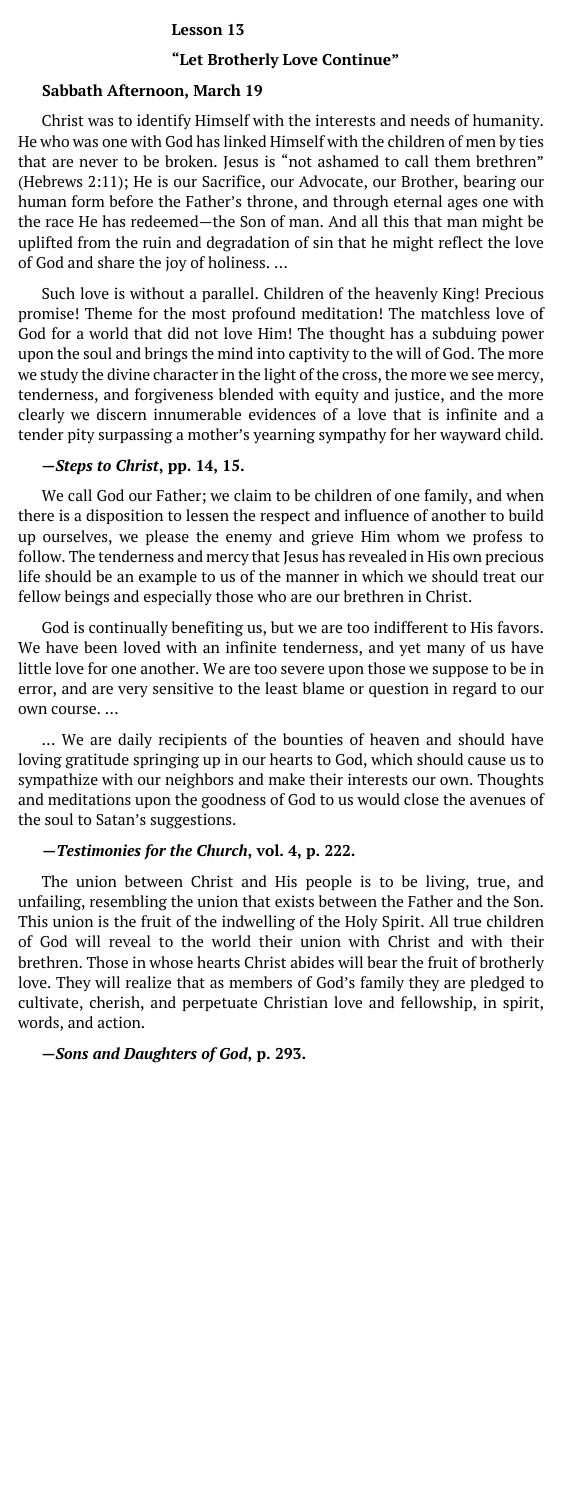#### **Sunday, March 20: Caring for God's People**

God conferred great honor upon Abraham. Angels of heaven walked and talked with him as friend with friend. When judgments were about to be visited upon Sodom, the fact was not hidden from him, and he became an intercessor with God for sinners. His interview with the angels presents also a beautiful example of hospitality.

In the hot summer noontide the patriarch was sitting in his tent door, looking out over the quiet landscape, when he saw in the distance three travelers approaching. … He hastened after them, and with the utmost courtesy urged them to honor him by tarrying for refreshment. With his own hands he brought water that they might wash the dust of travel from their feet. He himself selected their food, and while they were at rest under the cooling shade, an entertainment was made ready, and he stood respectfully beside them while they partook of his hospitality. This act of courtesy God regarded of sufficient importance to record in His word; and a thousand years later it was referred to by an inspired apostle: "Be not forgetful to entertain strangers: for thereby some have entertained angels unawares." Hebrews 13:2.

#### **—***Patriarchs and Prophets***, p. 138.**

There are many others to whom we might make our homes a blessing. Our social entertainments should not be governed by the dictates of worldly custom, but by the Spirit of Christ and the teaching of His word. The Israelites, in all their festivities, included the poor, the stranger, and the Levite, who was both the assistant of the priest in the sanctuary, and a religious teacher and missionary. These were regarded as the guests of the people, to share their hospitality on all occasions of social and religious rejoicing, and to be tenderly cared for in sickness or in need. It is such as these whom we should make welcome to our homes. How much such a welcome might do to cheer and encourage the missionary nurse or the teacher, the care-burdened, hard-working mother, or the feeble and aged, so often without a home, and struggling with poverty and many discouragements.

# **—***The Ministry of Healing***, pp. 352, 353.**

Think it not lowering to your dignity to minister to suffering humanity. Look not with indifference and contempt upon those who have laid the temple of the soul in ruins. These are objects of divine compassion. He who created all, cares for all. Even those who have fallen the lowest are not beyond the reach of His love and pity. If we are truly His disciples, we shall manifest the same spirit. The love that is inspired by our love for Jesus will see in every soul, rich or poor, a value that cannot be measured by human estimate. Let your life reveal a love that is higher than you can possibly express in words.

Often the hearts of men will harden under rebuke, but they cannot withstand the love expressed toward them in Christ. … Let your message be: "Behold the Lamb of God, which taketh away the sin of the world."

# **—***Testimonies for the Church***, vol. 6, p. 279.**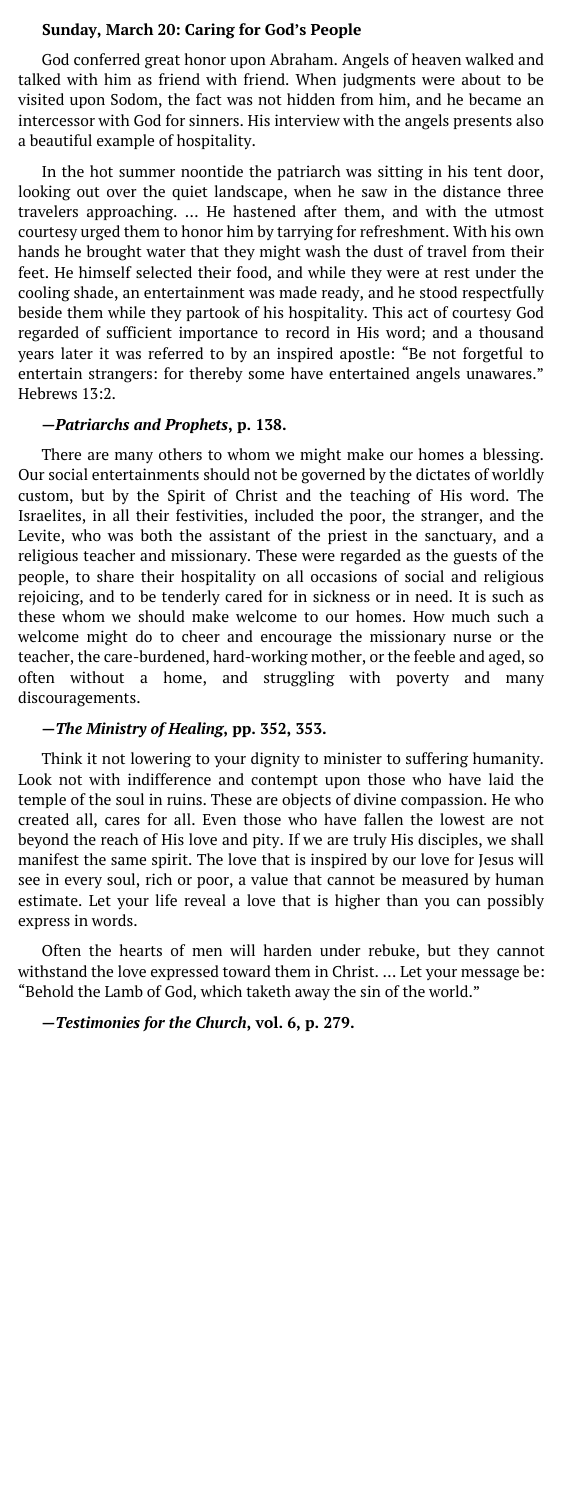# **Monday, March 21: Covetousness and Sexual Immorality**

Although made in the image of God, man has, through intemperance, violated principle and God's law in his physical nature. Intemperance of any kind benumbs the perceptive organs and so weakens the brain-nerve power that eternal things are not appreciated, but placed upon a level with the common. The higher powers of the mind, designed for elevated purposes, are brought into slavery to the baser passions. If our physical habits are not right, our mental and moral powers cannot be strong; for great sympathy exists between the physical and the moral. The apostle Peter understood this and raised his voice of warning to his brethren: "Dearly beloved, I beseech you as strangers and pilgrims, abstain from fleshly lusts, which war against the soul."

There is but little moral power in the professed Christian world. Wrong habits have been indulged, and physical and moral laws have been disregarded, until the general standard of virtue and piety is exceedingly low. Habits which lower the standard of physical health enfeeble mental and moral strength. The indulgence of unnatural appetites and passions has a controlling influence upon the nerves of the brain. The animal organs are strengthened, while the moral are depressed. It is impossible for an intemperate man to be a Christian, for his higher powers are brought into slavery to the passions.

# **—***Testimonies for the Church***, vol. 3, pp. 50, 51.**

Those who have the Lord's talents of means are placed under a heavy responsibility. They are not to invest money merely for the gratification of selfish desires, for whatever is spent in this way is just that much kept from the Lord's treasury. Through the sovereign goodness of God, the Holy Spirit works through the human agent, and causes him to make smaller or larger investments in the cause of God, to make them redound to the glory of God.

Whenever you think of using the Lord's money for your own selfish gratification, remember that there are many who are in deep poverty who cannot purchase either food or clothing, and [that] they are God's heritage. We are to do good to all men, and especially to those who are of the household of faith. If those who have abundant means are God's agents in dealing in truth, they will use their treasures wisely, so that none of the household of faith need to go hungry or naked.

#### **—***The Upward Look***, p. 29.**

The deepest and truest philosophy of life and faith is to bring ourselves into the most intimate relation with God. …

Keep fast hold on Jesus. … Keep your soul in the love of God whatever may betide, and you will grow spiritually strong. Jesus is your loving friend, He will take your hand and help you over every hard and trying place. A grateful, trustful, habitual recognition of God lies at the very foundation of all right conduct, all true character. You must never lose confidence in God.

# **—Letter 22, September 19, 1886.**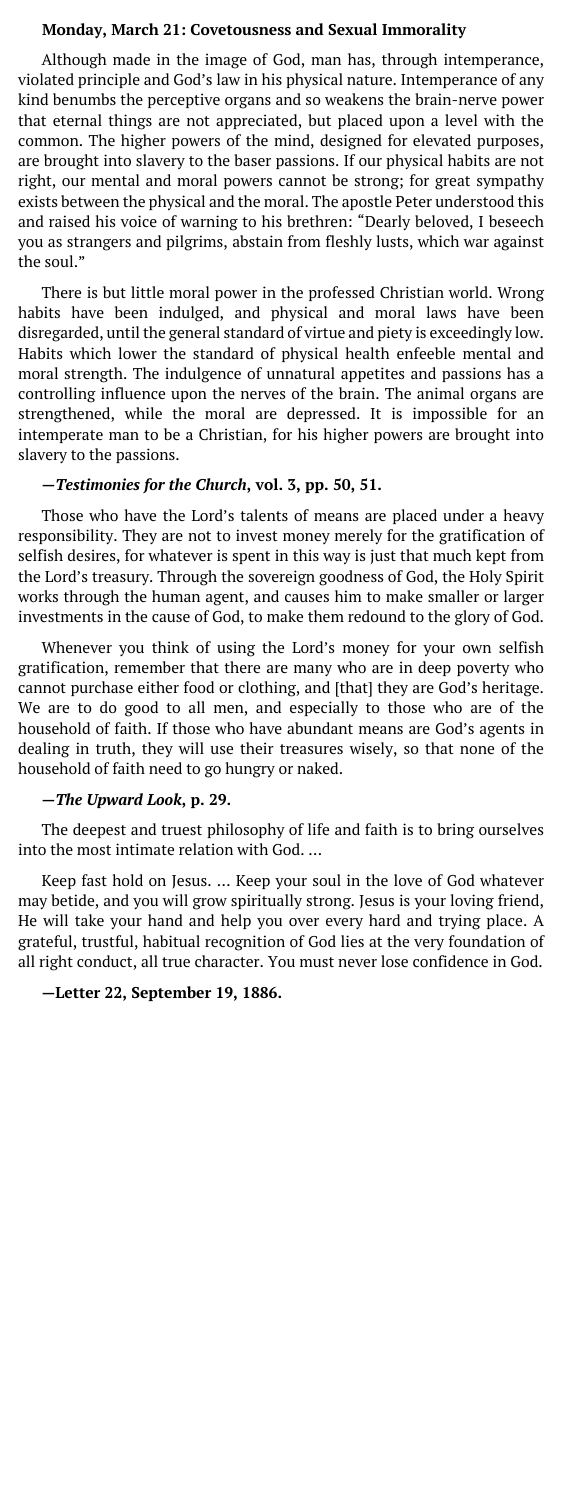#### **Tuesday, March 22: Remember Your Leaders**

The higher the position a man occupies, the greater the responsibility that he has to bear, the wider will be the influence that he exerts and the greater his need of dependence on God. Ever should he remember that with the call to work comes the call to walk circumspectly before his fellow men. He is to stand before God in the attitude of a learner. Position does not give holiness of character. It is by honoring God and obeying His commands that a man is made truly great. …

The path of men who are placed as leaders is not an easy one. But they are to see in every difficulty a call to prayer. Never are they to fail of consulting the great Source of all wisdom. Strengthened and enlightened by the Master Worker, they will be enabled to stand firm against unholy influences and to discern right from wrong, good from evil. They will approve that which God approves, and will strive earnestly against the introduction of wrong principles into His cause.

# **—***Prophets and Kings***, pp. 30, 31.**

Peter had been restored to his apostleship, but the honor and authority he received from Christ had not given him supremacy over his brethren. … Peter was not honored as the head of the church. The favor which Christ had shown him in forgiving his apostasy, and entrusting him with the feeding of the flock, and Peter's own faithfulness in following Christ, won for him the confidence of his brethren. He had much influence in the church. But the lesson which Christ had taught him by the Sea of Galilee Peter carried with him throughout his life.

# **—***The Desire of Ages***, p. 817.**

God wants us to do much more praying and much less talking. The threshold of heaven is flooded with the light of His glory, and He will let this light shine into the heart of everyone who will stand in right relation to Him. …

Do not criticize those who carry the burdens of responsibility. Let not the conversation in your homes be poisoned with criticism of the Lord's workers. Parents who indulge this criticizing spirit are not bringing before their children that which will make them wise unto salvation. Their words tend to unsettle the faith and confidence not only of the children, but of those older in years. All have little enough of respect and reverence for sacred things. Satan will unite most zealously with the criticizer in fostering unbelief, envy, jealousy, and disrespect. Satan is always at work to imbue men with his spirit, to quench the love which should be sacredly cherished between brethren, to discourage confidence, to excite envy, evil surmisings, and the strife of tongues. Let us not be found acting as his co-workers.

**—***Testimonies for the Church***, vol. 7, pp. 183, 184.**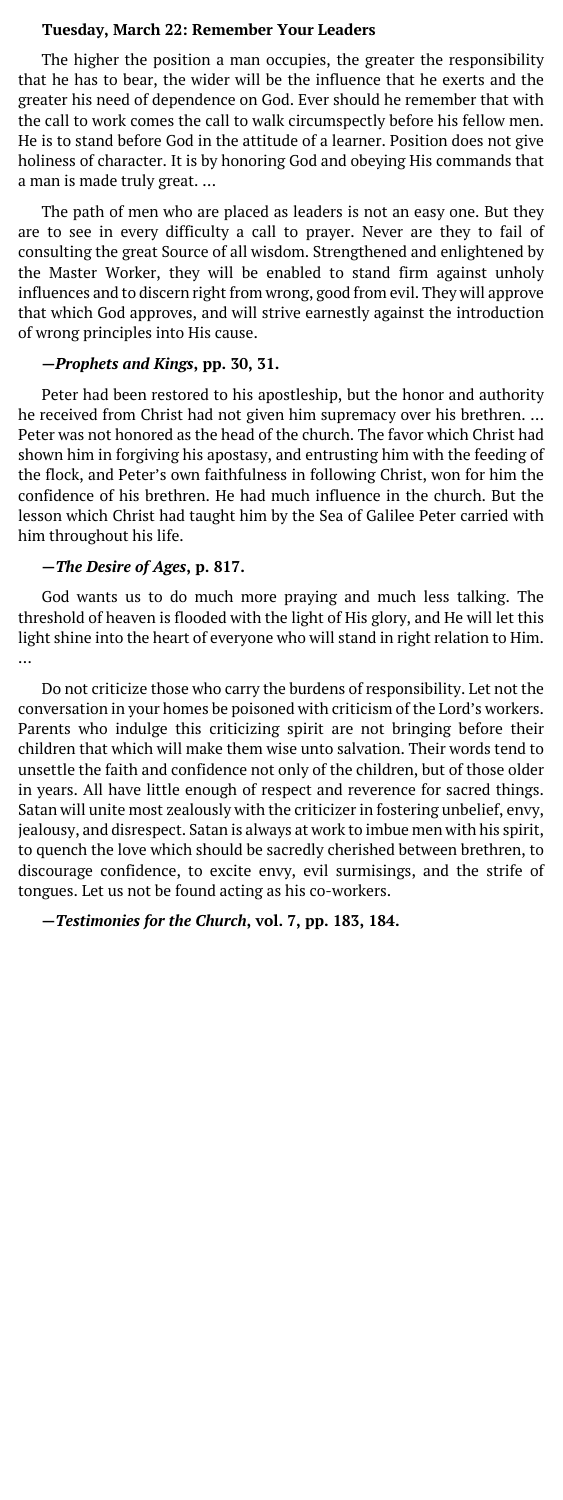#### **Wednesday, March 23: Beware of Diverse and Strange Teachings**

Penances, mortifications of the flesh, constant confession of sin, without sincere repentance; fasts, festivals, and outward observances, unaccompanied by true devotion—all these are of no value whatever. The sacrifice of Christ is sufficient; He made a whole, efficacious offering to God; and human effort without the merit of Christ, is worthless. We not only dishonor God by taking this course but we destroy our present and future usefulness. A failure to appreciate the value of the offering of Christ, has a debasing influence; it blights our expectations, and makes us fall short of our privileges; it leads us to receive unsound and perilous theories concerning the salvation that has been purchased for us at infinite cost. The plan of salvation is not understood to be that through which divine power is brought to man in order that his human effort may be wholly successful.

# **—***Selected Messages***, book 3, p. 190.**

"A new heart also will I give you." Christ must dwell in your hearts, as the blood is in the body, and circulate there as a vitalizing power. On this subject we cannot be too urgent. While truth must be our panoply, our convictions need to be strengthened by the living sympathies that characterized the life of Christ. If the truth, living truth, is not exemplified in the character, no man can stand. There is only one power that can either make us steadfast or keep us so—the grace of God, in truth. He who confides in aught else is already tottering, ready to fall.

The Lord desires you to rely on Him. Make the most of every opportunity to come to the light. If you remain apart from the holy influences that come from God, how can you discern spiritual things?

# **—***Testimonies for the Church***, vol. 7, p. 189.**

Come to Jesus, and receive rest and peace. You may have the blessing even now. Satan suggests that you are helpless, and cannot bless yourself. It is true; you are helpless. But lift up Jesus before him: "I have a risen Saviour. In Him I trust, and He will never suffer me to be confounded. In His name I triumph. He is my righteousness, and my crown of rejoicing." Let no one here feel that his case is hopeless; for it is not. You may see that you are sinful and undone; but it is just on this account that you need a Saviour. If you have sins to confess, lose no time. These moments are golden. "If we confess our sins, he is faithful and just to forgive us our sins, and to cleanse us from all unrighteousness" (1 John 1:9). Those who hunger and thirst after righteousness will be filled; for Jesus has promised it. Precious Saviour! His arms are open to receive us, and His great heart of love is waiting to bless us.

**—***Selected Messages***, book 1, pp. 352, 353.**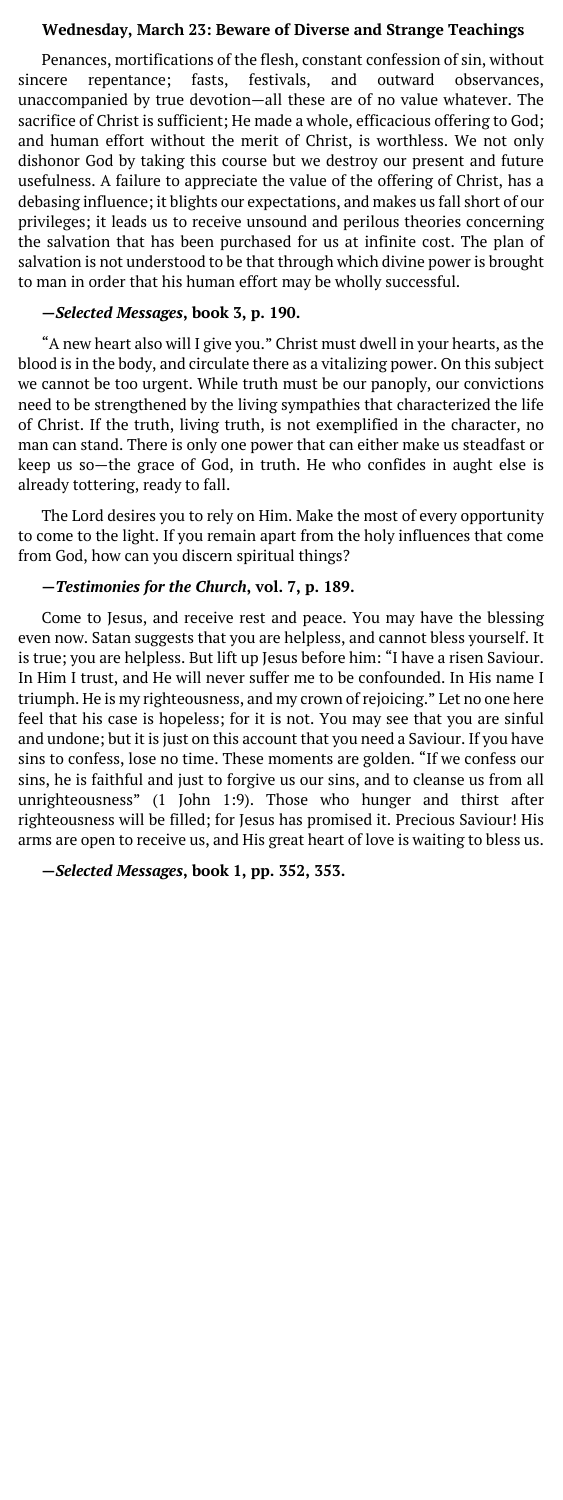#### **Thursday, March 24: Go to Jesus Outside the Camp**

The light that shines forth from the life of the true Christian testifies to his union with Christ. Self is hidden from view, and Christ is revealed. … "Now are we the sons of God, and it doth not yet appear what we shall be: but we know that, when he shall appear, we shall be like him; for we shall see him as he is" (1 John 3:2). Then those whose lives have been hidden with Christ, those who on this earth have fought the good fight of faith, will shine forth with the Redeemer's glory in the kingdom of God.

… God's purpose for you is that you shall live a life that will make others better—a life which will show that Christ is formed within, the hope of glory. It is His purpose that you shall be able to say with the apostle Paul, "I live; yet not I, but Christ liveth in me" (Galatians 2:20).

#### **—***Reflecting Christ***, p. 107.**

As I looked in the faces of the tried ones who are precious in the sight of the Lord, and saw that some of them seemed almost ready to lay off their armor, … the question arose in my mind: Who are coming up to take the places of these aged, worn soldiers of the cross? Who will consecrate themselves to the work of God? … Where are those who have the knowledge of the truth, and who love Jesus and the souls for whom He died well enough to deny self, to choose the suffering part of religion, and to go without the camp, bearing the reproach of Christ? …

… Brethren and sisters, let the earnest prayer of faith ascend to God that He will raise up laborers, and send them into the harvest field; for the harvest is great, and the laborers are few.

#### **—***Life Sketches***, pp. 276, 277.**

"The Lord is coming," should be the testimony borne, not only by the lips, but by the life and character; but many to whom God has given light and knowledge, talents of influence and means, are men who do not love the truth and do not practice it. They have drunk so deeply from the intoxicating cup of selfishness and worldliness that they have become drunken with the cares of this life. Brethren, if you continue to be as idle, as worldly, as selfish as you have been, God will surely pass you by, and take those who are less self-caring, less ambitious for worldly honor, and who will not hesitate to go, as did their Master, without the camp, bearing the reproach. The work will be given to those who will take it, those who prize it, who weave its principles into their everyday experience. God will choose humble men who are seeking to glorify His name and advance His cause rather than to honor and advance themselves. He will raise up men who have not so much worldly wisdom, but who are connected with Him, and who will seek strength and counsel from above.

**—***Testimonies for the Church***, vol. 5, p. 461.**